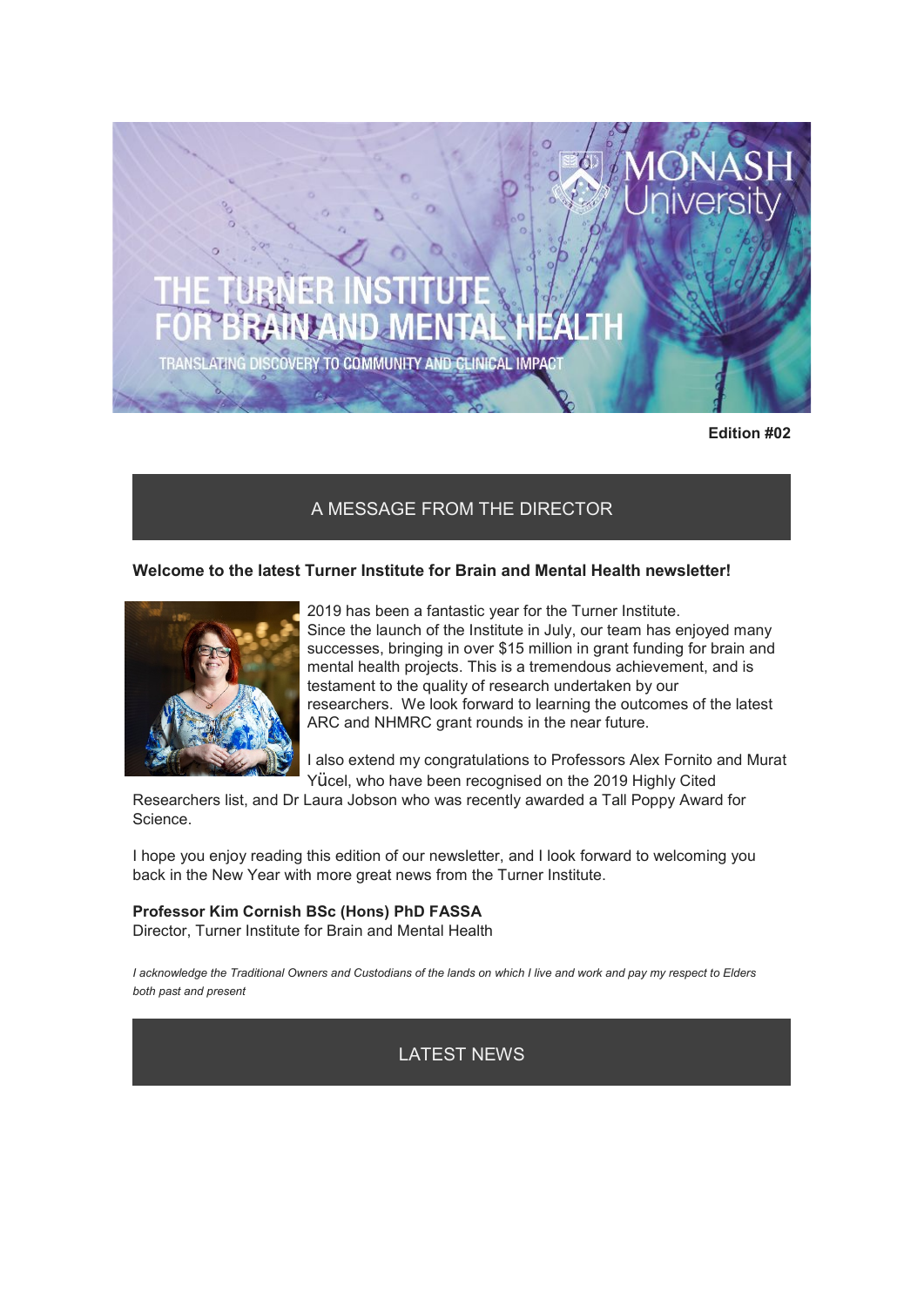

# **Turner experts named on 2019 Hi-Ci list**

Professors Alex Fornito and Murat Yücel have both been named in the 2019 Highly Cited Researchers list by the Web of Science Group released last week.

**[Read more](https://www.monash.edu/turner-institute/news-and-events/latest-news/2019-articles/turner-experts-named-on-2019-hi-ci-list)**



# **Distinguished honour for Professor Cornish**

Professor Kim Cornish, Director of the Turner Institute, has been honoured with the the title of Sir John Monash Distinguished Professor, the most prestigious title conferred on serving professors at Monash University.

**[Read more](https://www.monash.edu/turner-institute/news-and-events/latest-news/2019-articles/professor-kim-cornish-announced-as-a-sir-john-monash-distinguished-professor)**



# **Tall Poppy Award for PTSD researcher**

Congratulations to Dr Laura Jobson, who was the recipient of a Victorian Young Tall Poppy Science Award last month.

**[Read more](https://www.monash.edu/turner-institute/news-and-events/latest-news/2019-articles/tall-poppy-award-for-turner-researcher)**

# **Taking science to the skies**

Researchers from the Turner Institute have been collecting valuable inflight data on pilot and cabin crew health during Qantas' record-breaking ultra long-haul flights from New York and London to Sydney.

**[Read more](https://www.monash.edu/turner-institute/news-and-events/latest-news/2019-articles/sleep-researchers-take-science-to-the-skies)**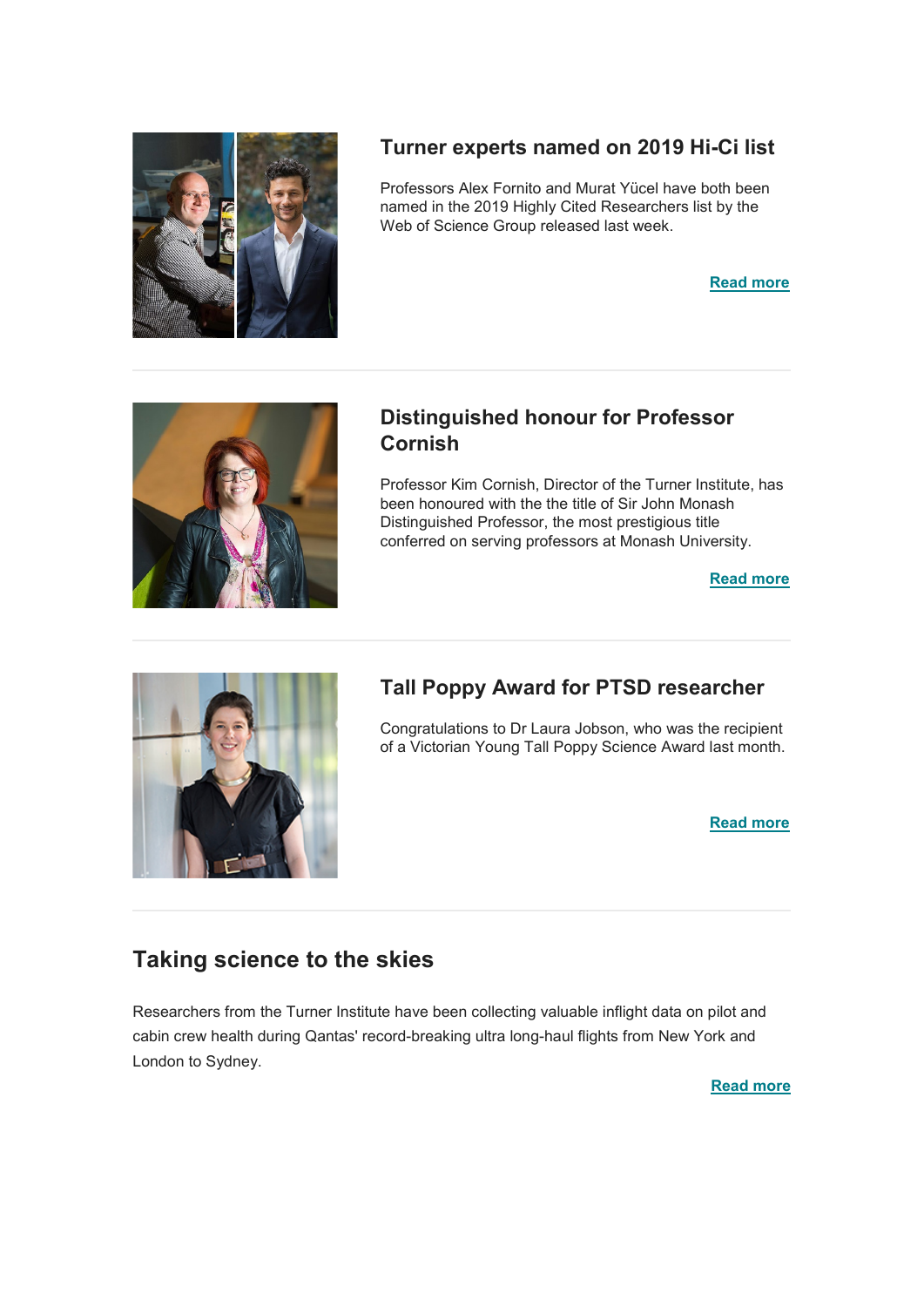

## **Imagining a future without change**



Earlier this month, the Turner Institute was featured as part of Monash University's campaign activation - A Future Without Change at Federation Square in Melbourne's CBD. The interactive display presented visitors with the confronting possibilities of what our society could become if we don't seek change.

Professor Cornish was featured on Radio National's 'Life Matters' program to discuss the significance of the campaign. [Listen to the replay here.](https://www.abc.net.au/radionational/programs/lifematters/using-our-own-sense-of-doom-to-effect-change/11729302)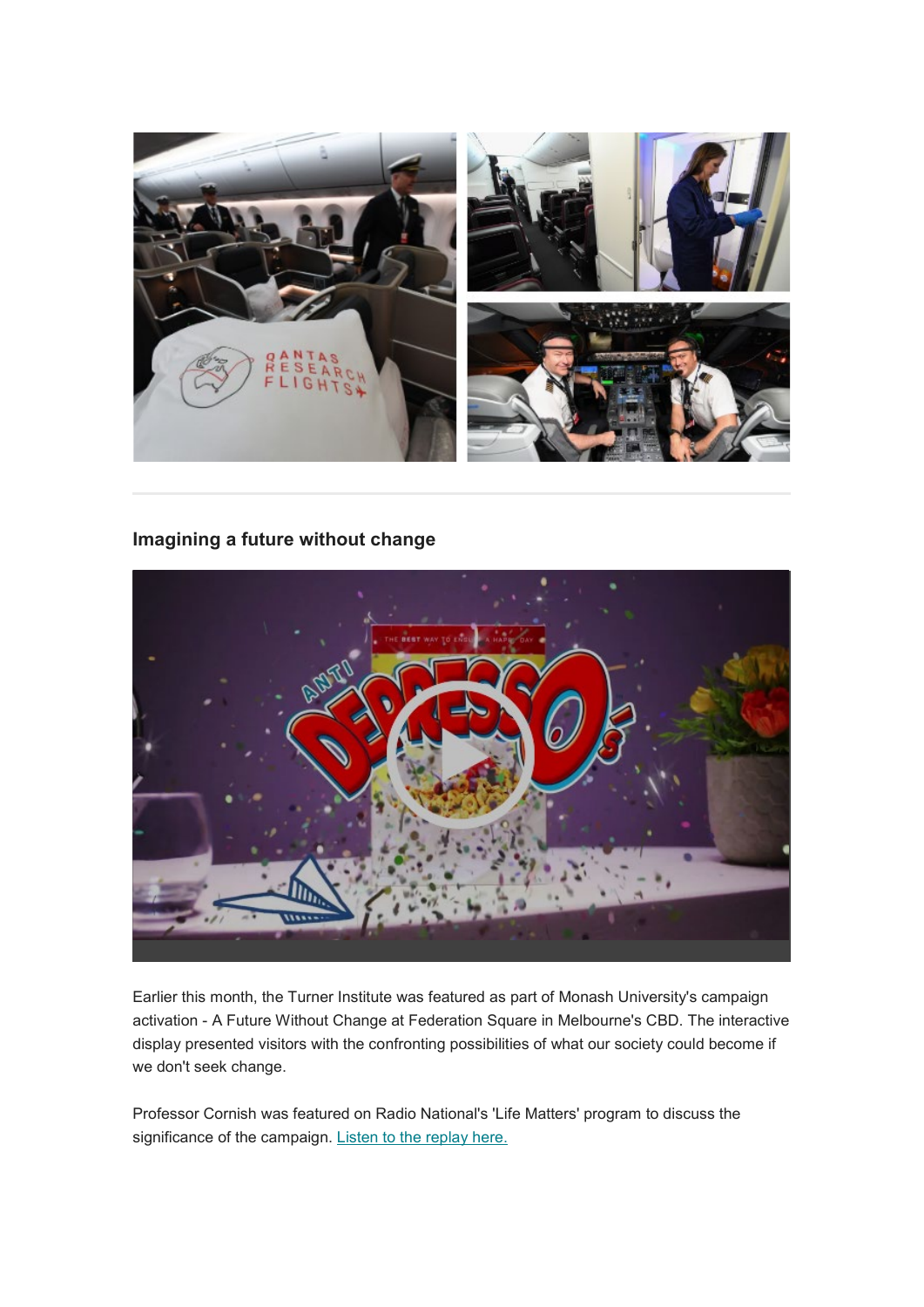### INDUSTRY ENGAGEMENT

# **Building networks for mental health**

Exploring opportunities for digital innovation in mental health research was the focus of an Industry Networking event held by the Turner Institute last week.

### **[Read more](https://www.monash.edu/turner-institute/news-and-events/latest-news/2019-articles/building-networks-for-mental-health)**



### RESEARCH GRANTS

# **Enhancing early childhood development in regional indigenous communities**

A two-year project aimed at improving focus and attention in developmentally vulnerable children during the early years of schooling has received funding from the Ian Potter Foundation.

**[Read more](https://www.monash.edu/turner-institute/news-and-events/latest-news/2019-articles/enhancing-early-childhood-development-in-regional-indigenous-communities)**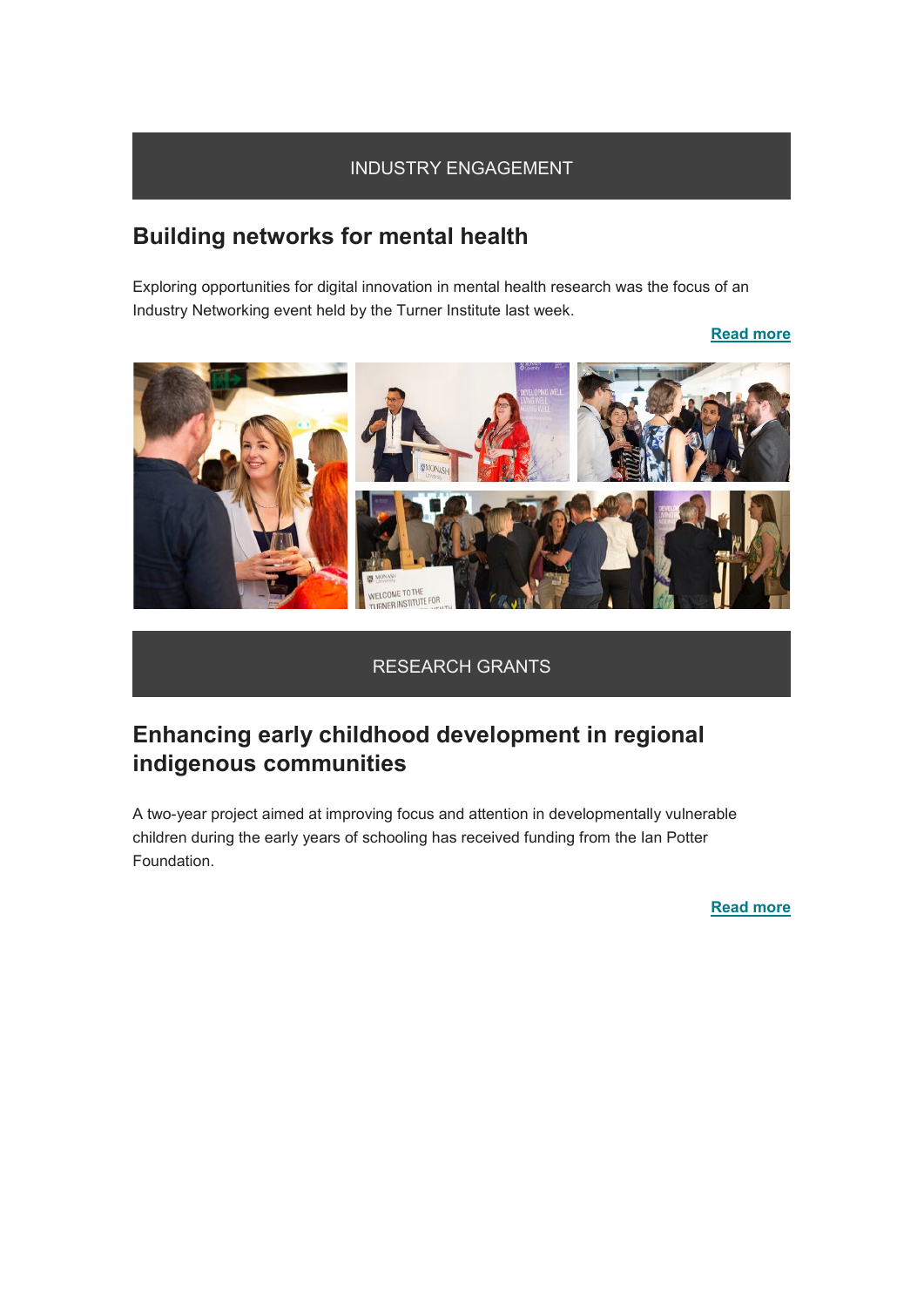

### UPCOMING EVENTS



#### **PUBLIC LECTURE How Genetics Informs Diagnosis and Treatment of Autism: Experiences from the North**

**Guest speaker: Professor Stephen Scherer, Hospital for Sick Children and University of Toronto**

Researchers have discovered about 10 genes that are involved in autism, which is informing early diagnosis and therapeutic intervention. Professor Scherer will share important findings from his and other research and how they are impacting the lives of people with autism in Canada.

This free event is made possible with the support of Illumina, Monash Children's Hospital, the Turner Institute for Brain and Mental Health and the Convergence Science Network

**Date:** Tuesday 25 February 2020, 6.00-7.15pm (Refreshements from 5.00pm)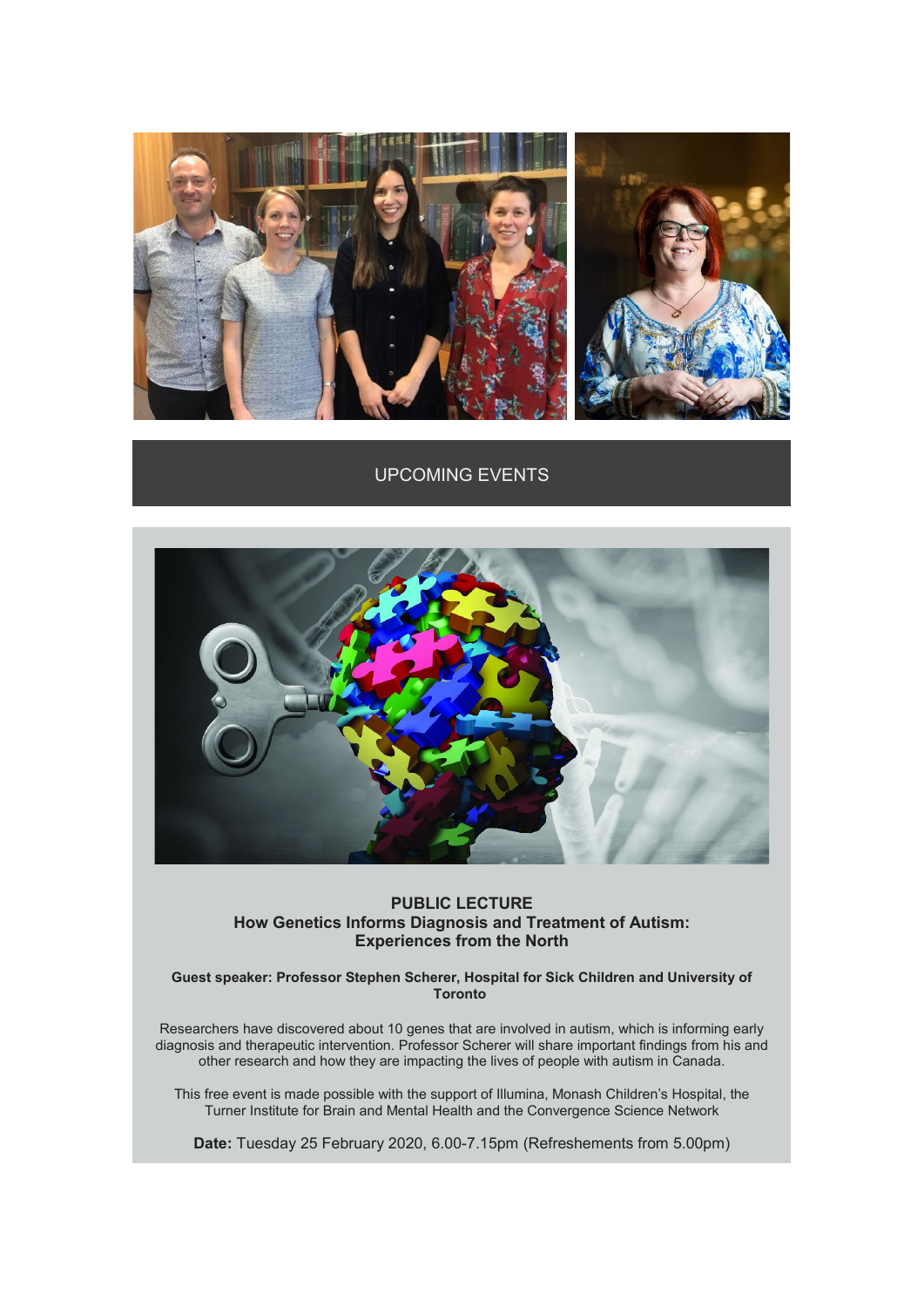#### **Registration:** Registration opens in 2020

### IN THE MEDIA

- [Artificial light, sleep and the battle to keep our circadian rhythms in tune,](https://lens.monash.edu/@medicine-health/2019/11/05/1377503/the-battle-to-keep-our-circadian-rhythms-in-tune) Monash Lens
- [Balancing equations,](https://drive.google.com/file/d/0B1XBjcTzpPlLWkNBYkdCQVhXVHhqaDBCOE4tamdDU3Q2M0JN/view?usp=sharing) The Saturday Paper
- [Teen snooze study could unlock family harmony,](https://www.heraldsun.com.au/education/teen-snooze-study-could-unlock-family-harmony/news-story/843bc4f7c2a751fc43f2ef47b0632a0c?btr=269f12133d12017acb914451da5a273e) Herald Sun
- [Qantas is running the first-ever 19-hour test flight from NYC to Sydney here's what researchers on](https://www.businessinsider.com/qantas-researcher-longest-commercial-test-flight-looking-for-2019-10/?r=AU&IR=T)

[board are looking out for,](https://www.businessinsider.com/qantas-researcher-longest-commercial-test-flight-looking-for-2019-10/?r=AU&IR=T) Business Insider

- [Victorian road toll 2019: Fatigue likely the biggest killer on our roads,](https://www.thecourier.com.au/story/6431331/shock-results-show-fatigue-the-likely-biggest-killer-on-our-roads/) The Ballarat Courier



#### **David Winston Turner**

Thanks to the generosity of the late David Winston Turner, Monash University was the recipient of Australia's largest single gift to mental health in October 2018, and is one step closer to proving ground-breaking research, training and treatment solutions for brain and mental health conditions. The Turner Institute is the first ever research institute at the University to take its name and inspiration from a Monash graduate and benefactor.



**TURNER INSTITUTE FOR BRAIN AND MENTAL HEALTH** 

To submit information/ content for this newsletter, please get in touch with us via email at [turner.institute@monash.edu.](mailto:turner.institute@monash.edu?subject=Newsletter)